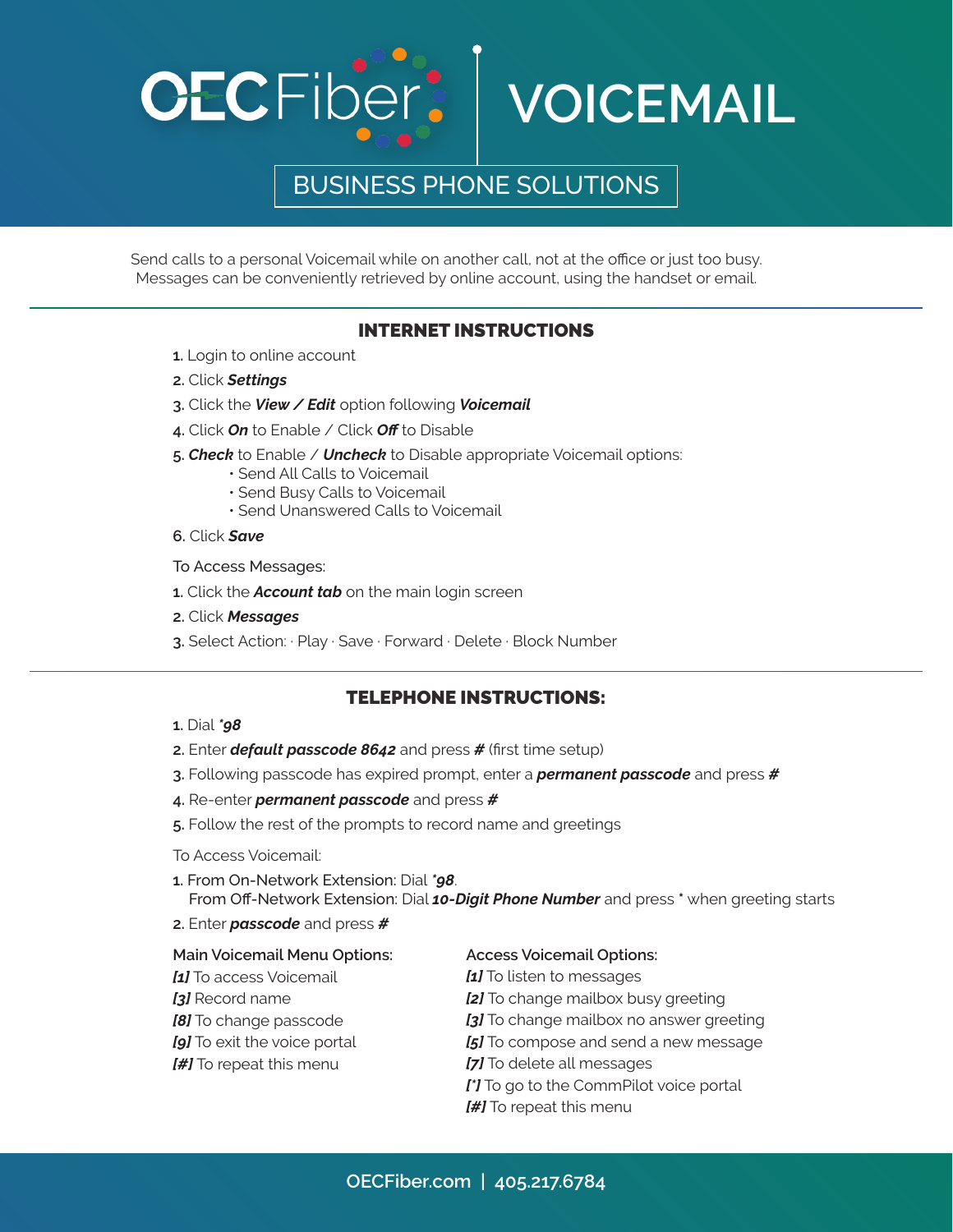



# VOICEMAIL TO EMAIL

Receive voicemail messages via email for up to 5 email addresses.

### INTERNET INSTRUCTIONS:

- **1.** Login to online account
- **2.** Click *Settings*
- **3.** Click the *View / Edit* option following *Voicemail*
- **4.** Select *Use Unified Messaging* or *Forward to this Email Address*
- **5.** (OPTIONAL) Enter destination Voicemail to Email Notification Address(es)
	- Enter up to five email addresses for Use Unified Messaging
		- Enter a single email address for Forwarding to this Email Address
		- *Check* to Enable / *Uncheck* to Disable Phone Message Waiting Indicator
- **6.** *Check* to Enable / *Uncheck* to Disable additional Voicemail to Email options
	- Notify me by Email of the new message at this address
	- E-mail a carbon of the message to a desired email address
	- Transfer on '0' to Phone Number
- **7.** (OPTIONAL) Enter *Email Address(es)* / *10-Digit Phone Number* following enabled option(s)
- **8.** Click *Save*

### VOICEMAIL DISTRIBUTION LISTS

Configure up to 15 distribution lists for sending messages from your voicemail voice portal.

### INTERNET INSTRUCTIONS:

- **1.** Login to online account
- **2.** Click *Settings*
- **3.** Click the *View / Edit* option following *Distribution List*
- **4.** Select appropriate *Distribution List number 0 14*
- **5.** Enter *Description* and *Phone Number/SIP-URI*
- **6.** Click *Add*
- **7.** Click *Save*

NOTE: *Assigned number corresponds to the key that you must use in the voicemail voice portal to use a given list.*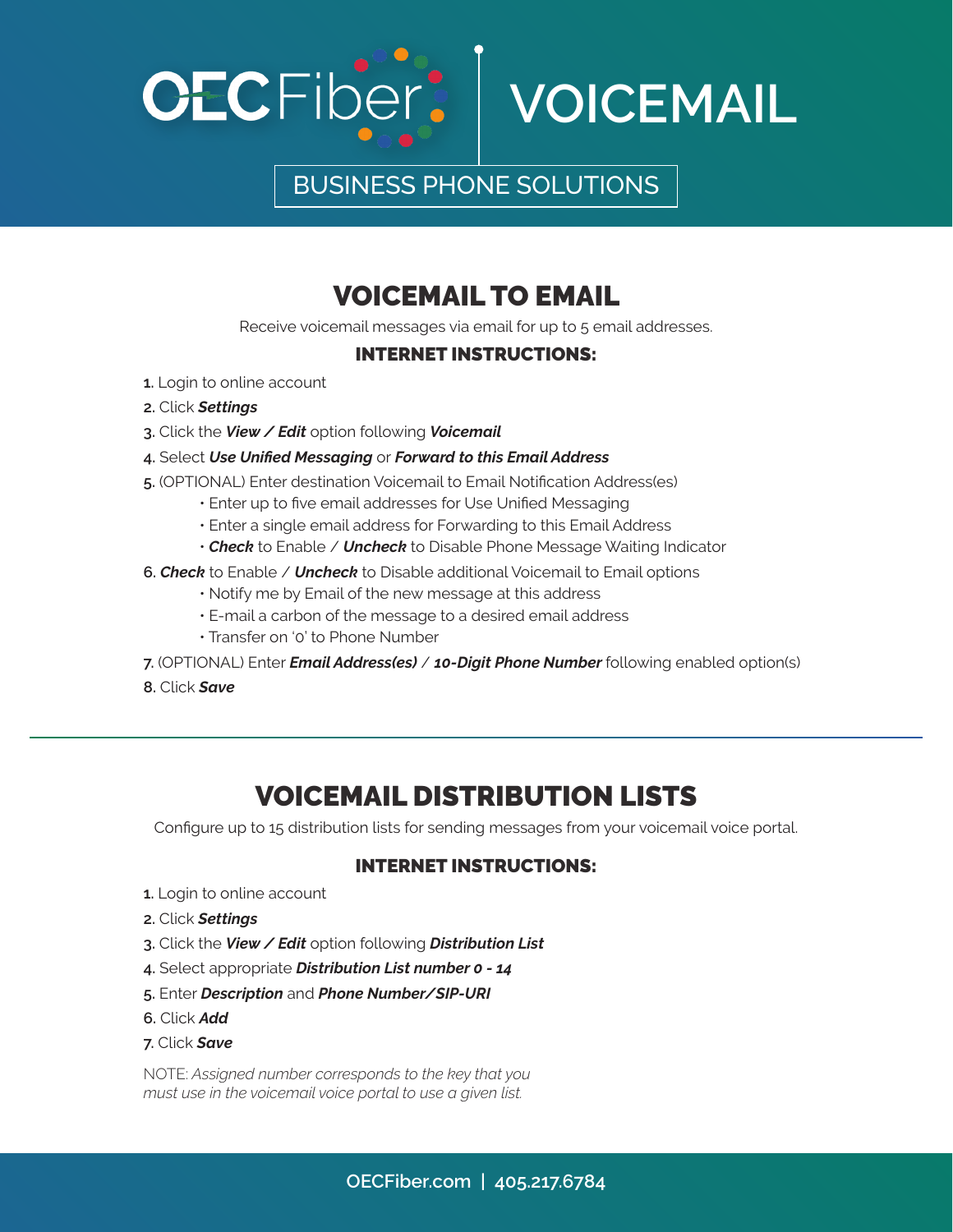



# VOICEMAIL GREETINGS

Set busy and no answer greetings for callers sent to Voicemail.

### INTERNET INSTRUCTIONS:

- **1.** Login to online account
- **2.** Click *Settings*
- **3.** Click the *View / Edit* option following *Voicemail*
- **4.** Click *Voicemail Greetings*
- **5.** Select *System Greeting* or *Personal Greeting* to assign *Busy Greeting*
	- (OPTIONAL) Click *Choose File* to upload custom greeting
	- Click *Choose File* in the popup window
	- Select appropriate file to be uploaded**\***
- **6.** Select *System Greeting* or *Personal Greeting* to assign *No Answer Greeting*
	- (OPTIONAL) Click *Choose File* to upload custom greeting
	- Click *Choose File* in the popup window
	- Select appropriate file to be uploaded**\***
	- Upload up to three Alternate No Answer Greetings
	- (OPTIONAL) Enter Greeting Name
	- Click *Choose File* to upload custom greeting
	- Click *Choose File* in the popup window
	- Select appropriate file to be uploaded**\***
- **7.** Select *Number of rings* before greeting
- **8.** Click *Save*

**\****Must be in .WAV format*

#### TELEPHONE INSTRUCTIONS:

- **1.** Dial *\*98*
- **2.** Enter *passcode* and press *#*

#### **Access Voicemail Options:**

- *[2]* To change mailbox busy greeting
- **[3]** To change mailbox no answer greeting
- *[#]* To repeat this menu